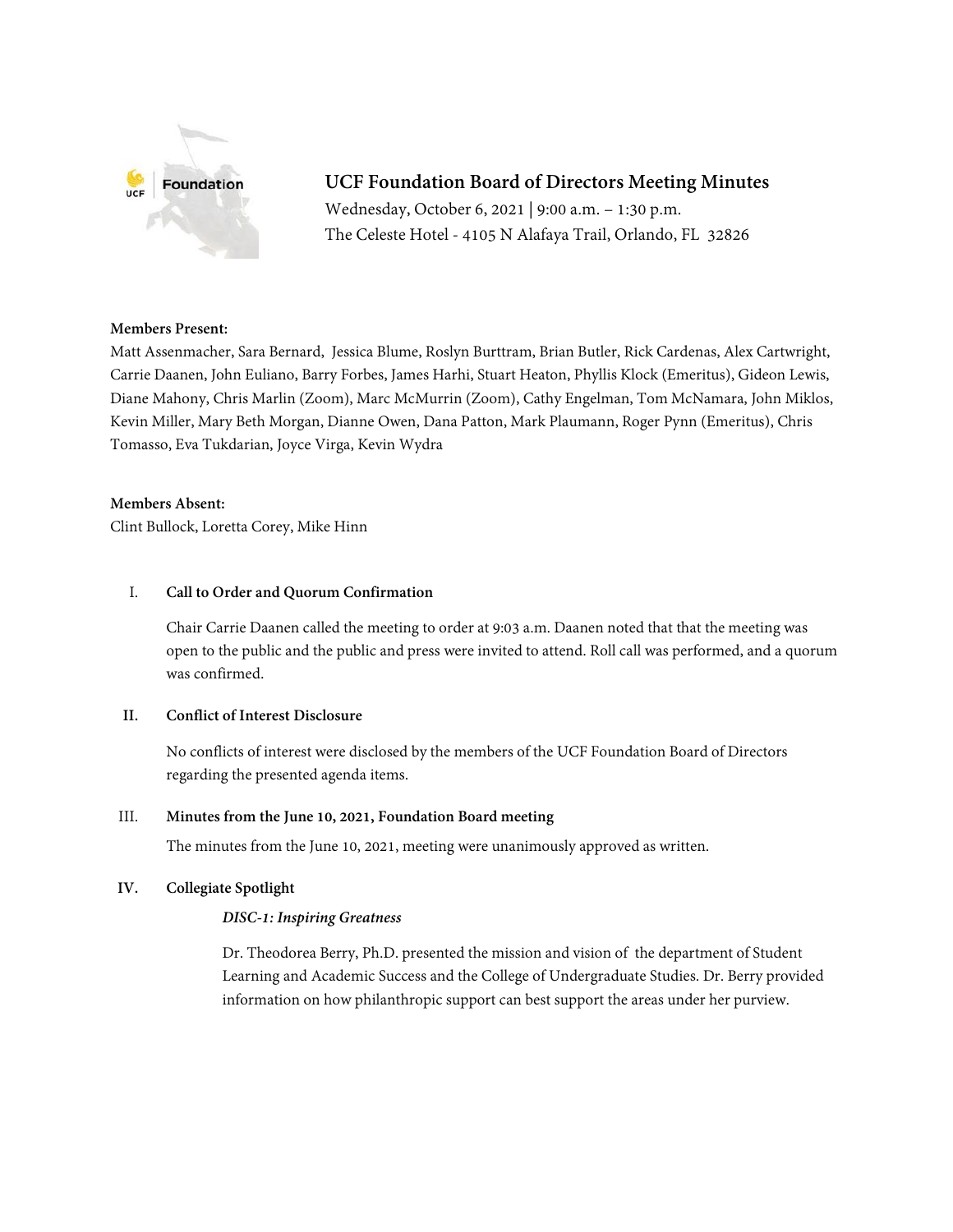### **V. Standing Committee Reports (DISC-2)**

#### **Executive Committee**

Chair Daanen shared that several items of business received approval from the Executive Committee since the last meeting of the UCF Foundation Board. These business items included the hiring of Callan Associates as the UCF Foundation's investment consultant, a naming opportunity for the UCF Football Stadium, and an amendedment to the line of credit between the UCF Foundation and UCF Athletics Association.

### **Audit Committee**

Audit Chair, Director Mark Plaumann '74'79MBA, shared that the draft audited financial statement for the period of July 1, 2020-June 30, 2021, received an unmodified opinion from the UCF Foundation's outside auditor and was on the consent agenda for Foundation Board consideration. It was noted that an unmodified opinion is the highest level of assurance possible and no issues were reported. Plaumann also noted that an amended Audit Committee Charter was also on the consent agenda for consideration at the recommendation of the Audit Committee.

#### **Donor Engagement & Stewardship Committee**

Donor Engagement and Stewardship Committee Chair, Director Roslyn Burttram P'20, reported on the Donor Engagement & Stewardship Committee's discussions related to a new donor wall, updates to giving societies, and new technology driven stewardship initiatives.

#### **Finance & Facilities Committee**

Finance and Facilities Chair, Director Eva Tukdarian '90 '91, reported that the Committee reviewed financial statements and quarterly reports for the period ended 6/30/2021. It was noted that the Foundation's total net assets at the end of the fiscal year were approximately \$484.6M, an increase of nearly \$88 million over the previous year. This was due in large part to increased contributions and favorable market activity.

Tukdarian also shared that a charter for the newly established Finance & Facilities Committee was on the consent agenda for UCF Foundation Board consideration. The proposed charter married language present in the previous FInace Committee and Real Estate Committee charters.

Additionally, Tukdarian provided information on the amended UCF Foundation Corporate Credit Card Policy, which was also provided for consideration in the consent agenda.

A brief update on work being done to prepare a reserves policy for future consideration was provided.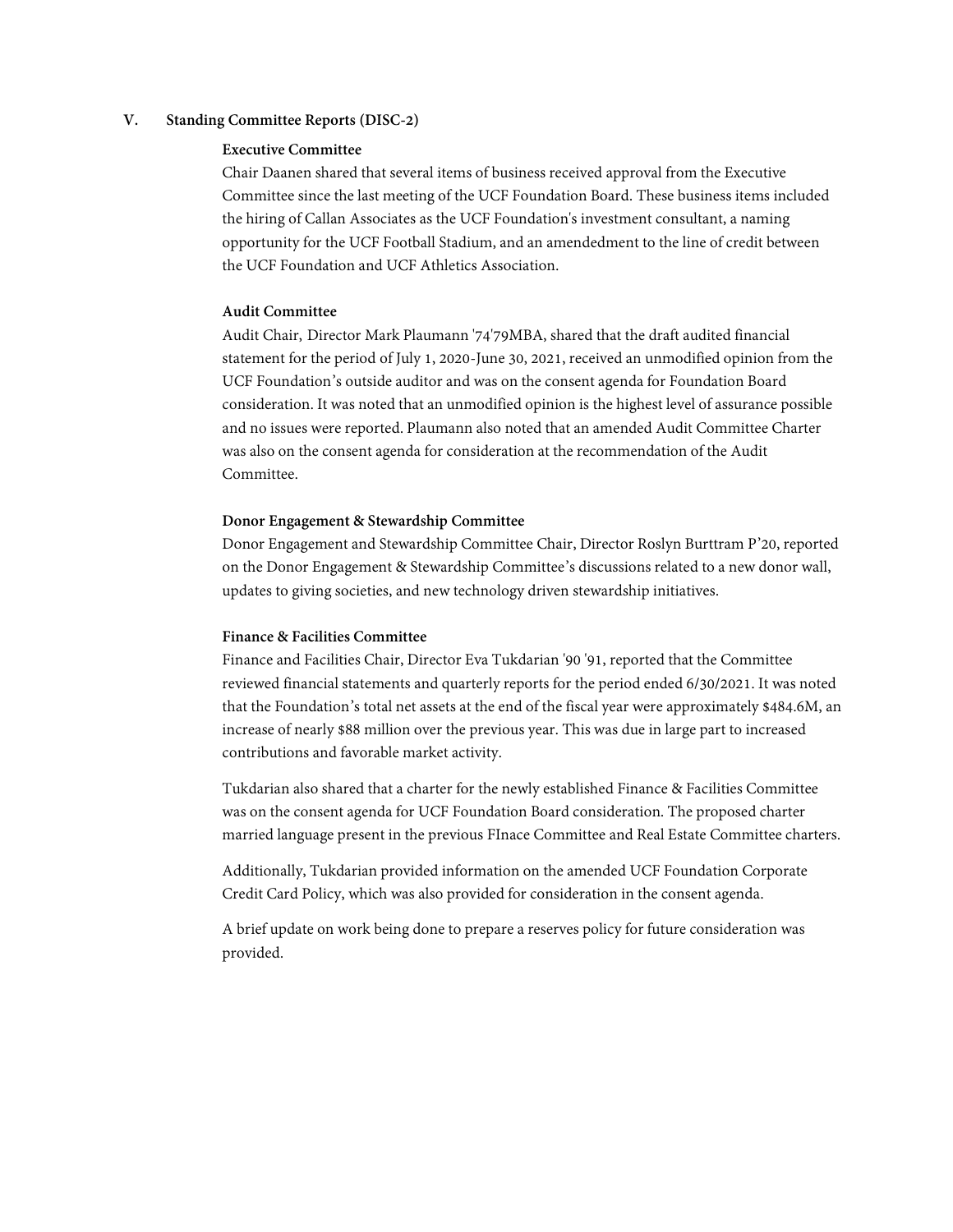#### **Governance Committee**

Governance Committee Chair, Director John Euliano H'18, provided an update on recent activities and upcoming deadlines related to the recruitment process.

#### **Investment Committee**

Chair Daanen reported that a lengthy request for proposal (RFP) process had been completed, resulting in the Investment Committee's recommendation to select Callan Associates as the UCF Foundation's new investment consultant. The Executive Committee approved this recommendation at their August 10, 2021, meeting. Callan Associates assumed their role as investment consultant effective October 1, 2021.

Chair Daanen noted that the Endowed Funds Investment Pool market value was \$211,168,605, having returned 26.8% in fiscal year 2021. The Committee also conducted a routine review of the Florida Uniform Prudent Management of Institutional Funds Act (UPMIFA) which establishes standards of conduct in managing and investing institutional funds and it was determined that the Foundation is in compliance.

## VI. **Consent Agenda**

AC-1: UCF Foundation Fiscal Year 2021 Audited Financials

AC-2: Audit Committee Charter

FFC-1: UCF Foundation Corporate Credit Card Policy

FFC-2: Finance & Facilities Committee Charter

#### **Motion:**

Director Kevin Miller made a motion to approve the consent agenda as presented. Director Brian Butler seconded the motion. The motion was unanimously approved.

### **VII. Presidential Updates & Strategic Initiatives**

#### *DISC-3: Presidential Report*

UCF President, Dr. Alexander Cartwright, Ph.D., and Chair Daanen recognized the newly elected directors with terms that began on July 1, 2020 and July 1, 2021. President Cartwright continued his report by providing information on Fall 2021 enrollment, UCF's transition to the BIG 12, and the MacKenzie Scott/Dan Jewitt gift. President Cartwright concluded his report by inviting Dr. Ron Piccolo, Ph.D., Chair of the Department of Management and the Galloway Professor of Management in the College of Business, to provide an update on the university's strategic planning process.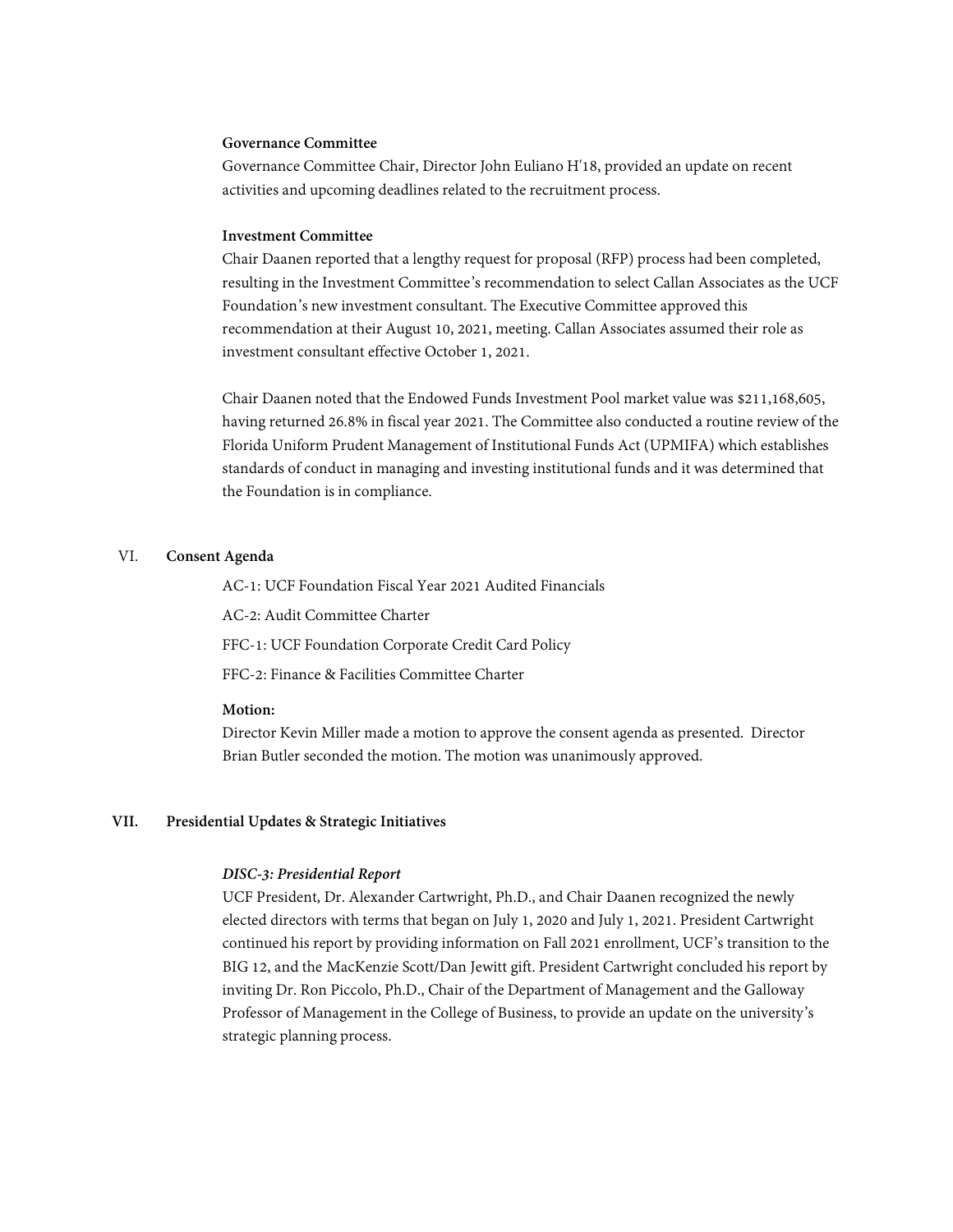#### *DISC-4: UCF Strategic Planning*

Dr. Piccolo reviewed the UCF strategic planning process and key data points related to achieving the status of a top metropolitan research university.

### **VIII. Leadership Reports**

### *DISC-5: UCF Alumni and Annual Giving Report*

Alumni Board Chair, Director Matt Assenmacher '93, reported on ongoing programs and initiatives led by the department of Alumni Engagement and Annual Giving. Assenmacher also privided information on annual giving metrics, recent annual giving campaigns, and the grassroots advocacy initiative launched by UCF Alumni in partnership with Government Relations.

#### *DISC-6: UCF Advancement Report*

Interim Vice President for Advancement and Interim CEO of the UCF Foundation, Karen Cochran, presented the Advancement Report. Cochran reviewed the UCF Philanthropic Action Plan, FY21 fundraising results, FY22 UCF Advancement goals, and information on the UCF Challenge.

#### **IX. Highlights & Inspirational Stories**

#### *DISC-7: Student Scholarship Panel*

Patrick Crowley, Associate Vice President for Advancement Communications and Marketing, moderated a panel of students that received scholarship support derived from philanthropic investments from donor through the UCF Foundation. The students are Zohra Qzai (McNair Scholar), Matt Douglass (UCF Athletics Scholarship), Jewel Deleveaux (Lewis Family Scholarship) and Mason Williams (Elizabeth Morse Genius Endowed Scholarship).

#### *DISC-8: Board Member Spotlight*

Director Diane Mahony '96'01'14Eds shared her UCF story with the UCF Foundation Board.

### **X. Information**

Chair Daanen inquired if any members of the UCF Foundation Board had questions or comments regarding the provided information items. No question or comments were brought forwarrd.

XI. **Public Comment**

No requests for public comment were present.

### XII. **Closing Remarks and Announcements**

Chair Daanen provided announcments regarding the FY23 board recruitment cycle's deadlines, a future meeting satisfaction survey, and elected director participation.